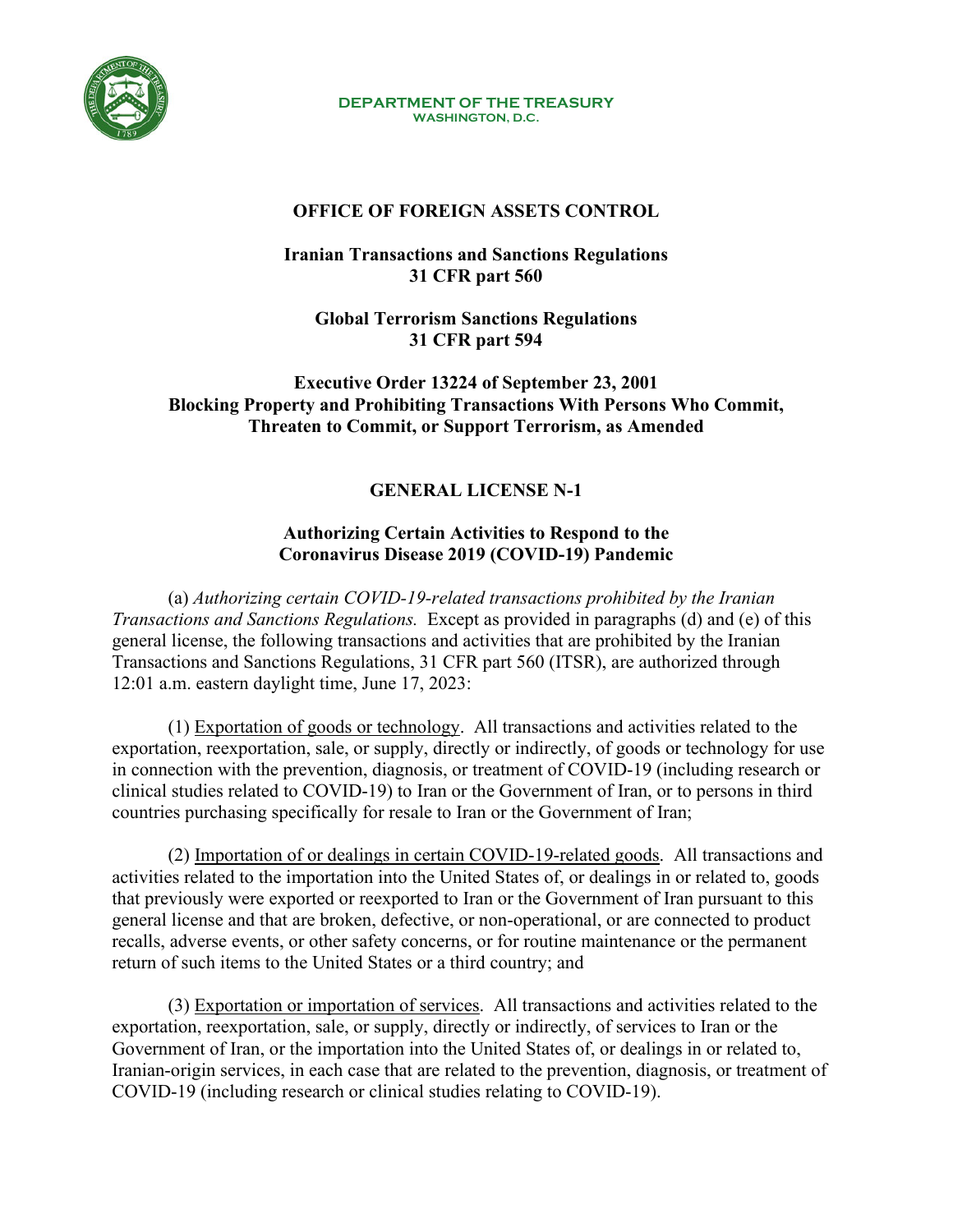(b) *Authorizing certain transactions involving the Central Bank of Iran (CBI) or the National Iranian Oil Company (NIOC).* Except as provided in paragraph (e) of this general license, all transactions and activities described in paragraph (a) of this general license involving CBI, NIOC, or any entity in which NIOC owns, directly or indirectly, a 50 percent or greater interest, that are prohibited by the ITSR, the Global Terrorism Sanctions Regulations, 31 CFR part 594 (GTSR), or Executive Order (E.O.) 13224, as amended, are authorized through 12:01 a.m. eastern daylight time, June 17, 2023.

(c) *Authorizing certain financial transactions*. Except as provided in paragraph (e) of this general license, the processing of funds transfers or trade finance transactions that are ordinarily incident and necessary to give effect to the transactions and activities authorized in paragraphs (a) and (b) of this general license that are prohibited by the ITSR, GTSR, or E.O. 13224, as amended, are authorized through 12:01 a.m. eastern daylight time, June 17, 2023.

(d) Any exportation or reexportation of goods or technology pursuant to paragraph (a) of this general license is subject to the following conditions:

(1) Any goods or technology exported or reexported must:

(i) Be designated as EAR99 under the Export Administration Regulations, 15 CFR parts 730 through 774 (EAR); or

(ii) In the case of goods or technology that are not subject to the EAR, not be listed on any multilateral export control regime; and

(2) All exports or reexports made pursuant to this general license must be concluded prior to the expiration date of this general license.

(e) This general license does not authorize:

(1) The exportation or reexportation of goods or technology to CBI, NIOC, or any entity in which NIOC owns, directly or indirectly, a 50 percent or greater interest;

(2) The exportation or reexportation of any goods, technology, or services to military, intelligence, or law enforcement purchasers or importers;

(3) The exportation or reexportation of any goods, technology, or services used to facilitate the development or production of a chemical or biological weapon or weapon of mass destruction;

(4) The unblocking of any property blocked pursuant to any part of 31 CFR chapter V; or

(5) Any transactions or activities otherwise prohibited by the ITSR, the GTSR, or E.O. 13224, as amended, or prohibited by any other part of 31 CFR chapter V, or involving any person blocked pursuant to the GTSR or E.O. 13224, as amended, except as identified in paragraph (b) of this general license.